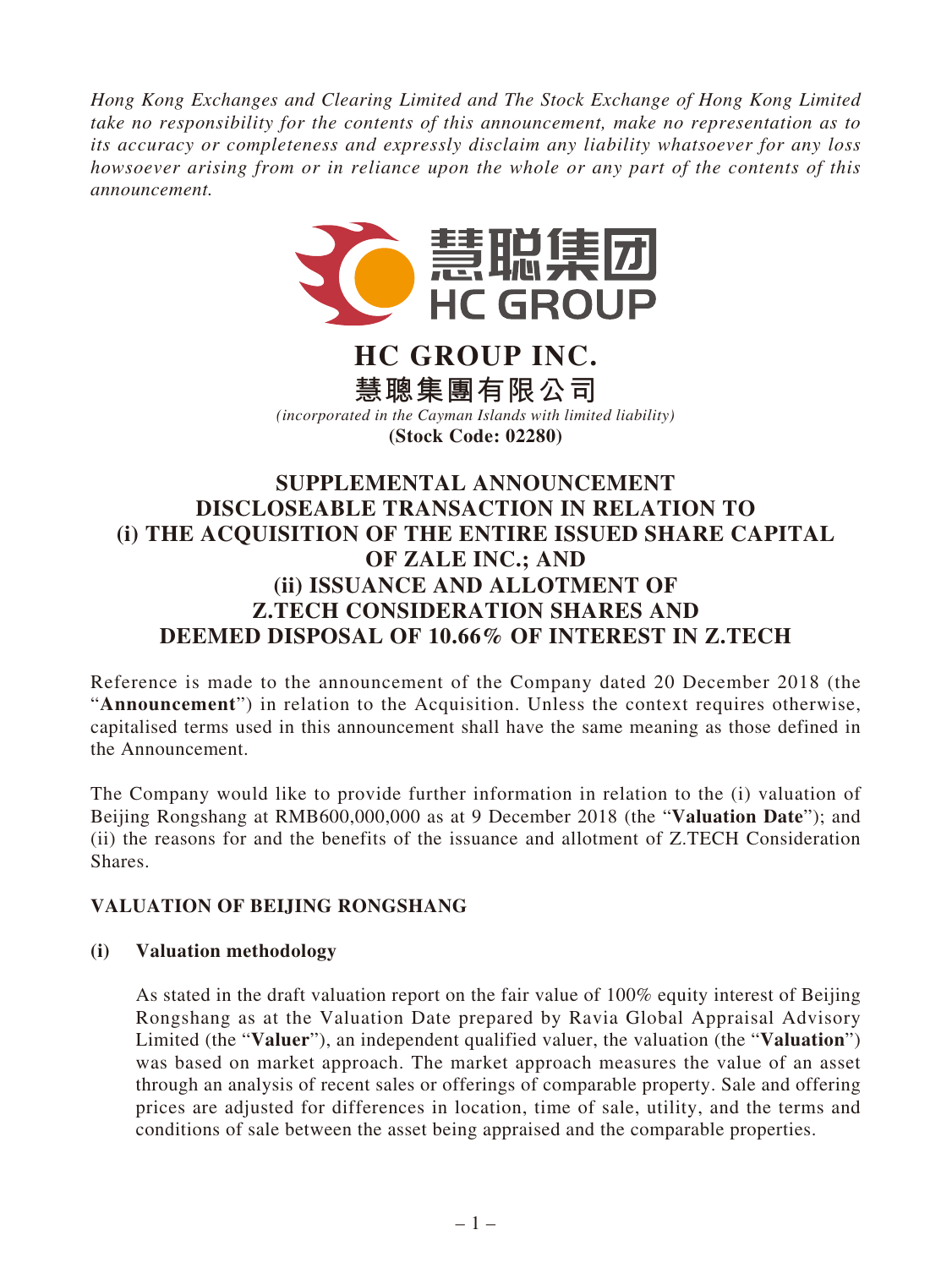As stated in the abovementioned report, taking into account the fact that (i) Beijing Rongshang has only a very limited historical financial data; and (ii) the businesses of it involve mostly intangible assets. The Valuer considered the market approach to be the most appropriate valuation approach as it requires fewer subjective assumptions and is more likely to reflect current market expectations over the corresponding industry since the price multiples of the comparable companies were arrived at based on market consensus and capture the future growth potentials of Beijing Rongshang.

As advised by the Valuer, under the market approach, guideline public company method (GCM) was adopted by them in the Valuation. GCM evaluates an asset based on a multiple computed by dividing the enterprise value or market value of the guideline companies by some relevant economic variables of the guideline company observed or derived. The Valuer considered price-to-GMV ("**P/GMV**") multiple is the only multiple applicable to its valuation analysis in this case. P/GMV multiple is applicable as the performance of e-commerce companies is commonly measured by GMV which represents monetisation potentials for this type of companies and it enables the comparison between different e-commerce companies regardless the stage of development because it is an integrated key performance indicator which has reflected some business attributes such as brand name, market standing, market share, distribution channel and customer network of e-commerce companies.

P/GMV multiple is calculated using the following formula:

 $P/GMV$  multiple = Price/Gross merchandise volume<sub>2019</sub>

Where

| Price                                       | $=$ Price of the company                                                                                                                                                                                                  |
|---------------------------------------------|---------------------------------------------------------------------------------------------------------------------------------------------------------------------------------------------------------------------------|
| Gross merchandise<br>volume <sub>2019</sub> | Forecasted revenue of the company in 2019 multiplied<br>by the average ratio of gross merchandise volume to<br>revenue in 2016 and 2017 of the company sourced from<br>latest available annual report/circular/prospectus |

Based on the investigation and analysis stated above, the valuation method adopted, information reviewed and the assumptions adopted (including the guaranteed 2019 GMV), it is the Valuer's independent opinion that the fair value of 100% equity interest of Beijing Rongshang as at the Valuation Date was approximately RMB600,000,000.

#### **(ii) Valuation assumptions**

The Valuer was provided with information on Beijing Rongshang's products, business operation, financial data, current operation and future development.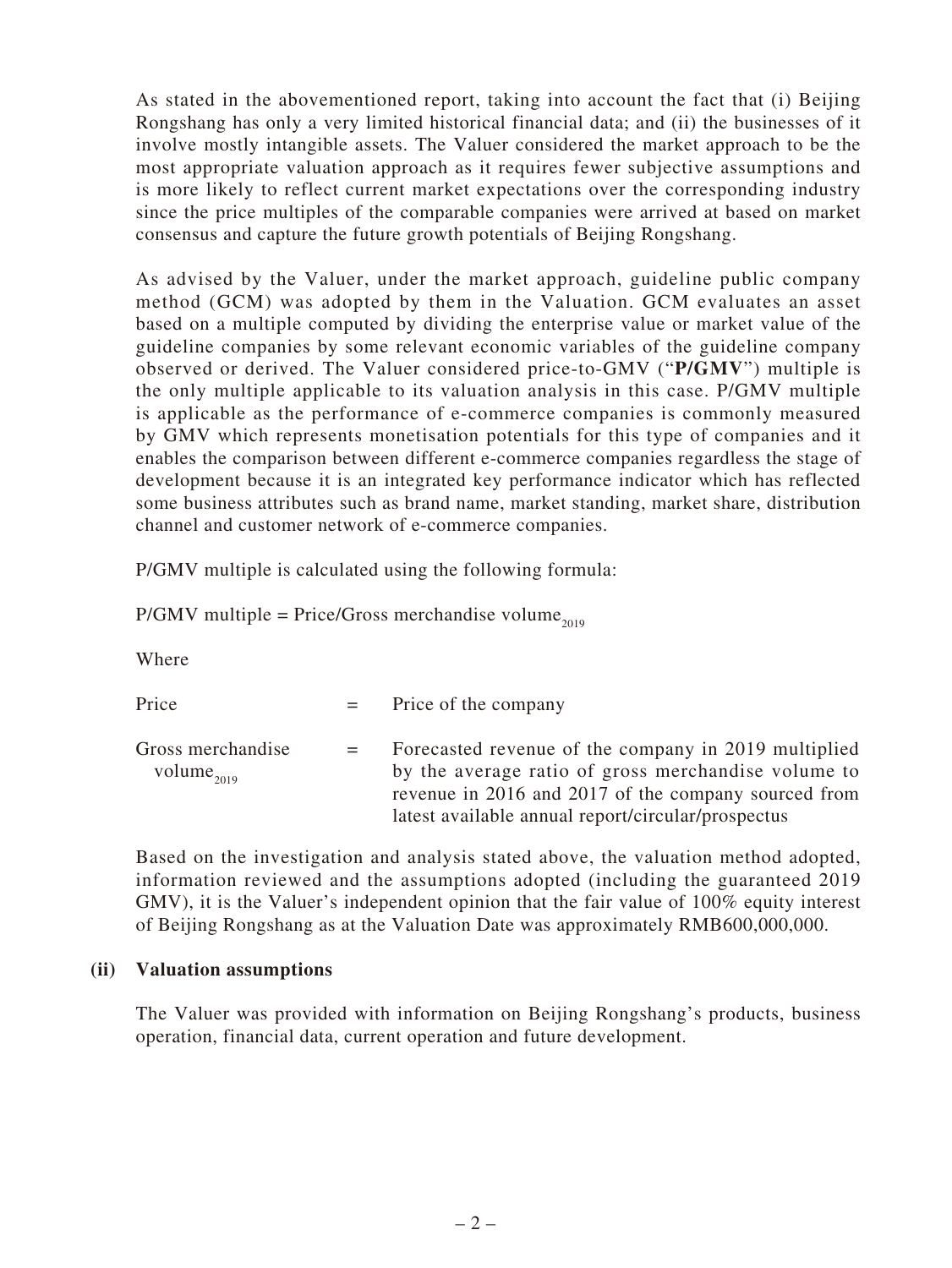Details of principal assumptions as follows:

#### *General Market Assumptions*

- There will be no material change in the existing political, legal, fiscal, technological, economic and market conditions in the jurisdiction where Beijing Rongshang is currently or will be situated;
- There will be no material change in the taxation laws and regulations in the jurisdiction where Beijing Rongshang is currently or will be situated, that the tax rates will remain unchanged and that all applicable laws and regulations will be complied with;
- The market return, market risk, interest rates and exchange rates will not differ materially from those of present or expected;
- The supply and demand, both domestically and internationally, of the products and/ or services of Beijing Rongshang or similar products and/or services will not differ materially from those of present or expected;
- The market prices and the relevant costs, both domestically and internationally, of the products and/or services of Beijing Rongshang or similar products and/or services will not differ materially from those of present or expected;
- The products and/or services of Beijing Rongshang or similar products and/or services are marketable and liquid, that there are active markets for the exchange of the products and/or services of Beijing Rongshang or similar products and/or services; and
- The market data, industrial information and statistical figures obtained from Bloomberg and other publicly available sources are true and accurate.

## *Company-specific Assumptions*

- All licenses, permits, certificates and consents issued by any local, provincial or national government or other authorized entity or organization that will affect the operation of Beijing Rongshang have been obtained or can be obtained upon request with an immaterial cost;
- The 2019 guaranteed GMV of RMB1.8 billion made by the vendor of Beijing Rongshang is reasonable reflecting market condition and economic fundamental and will be materialized;
- The core operation of Beijing Rongshang will not differ materially from those of present or expected;
- The financial and operational information in respect of Beijing Rongshang have been prepared on a reasonable basis that have been arrived at after due and careful consideration by the Management of the Company;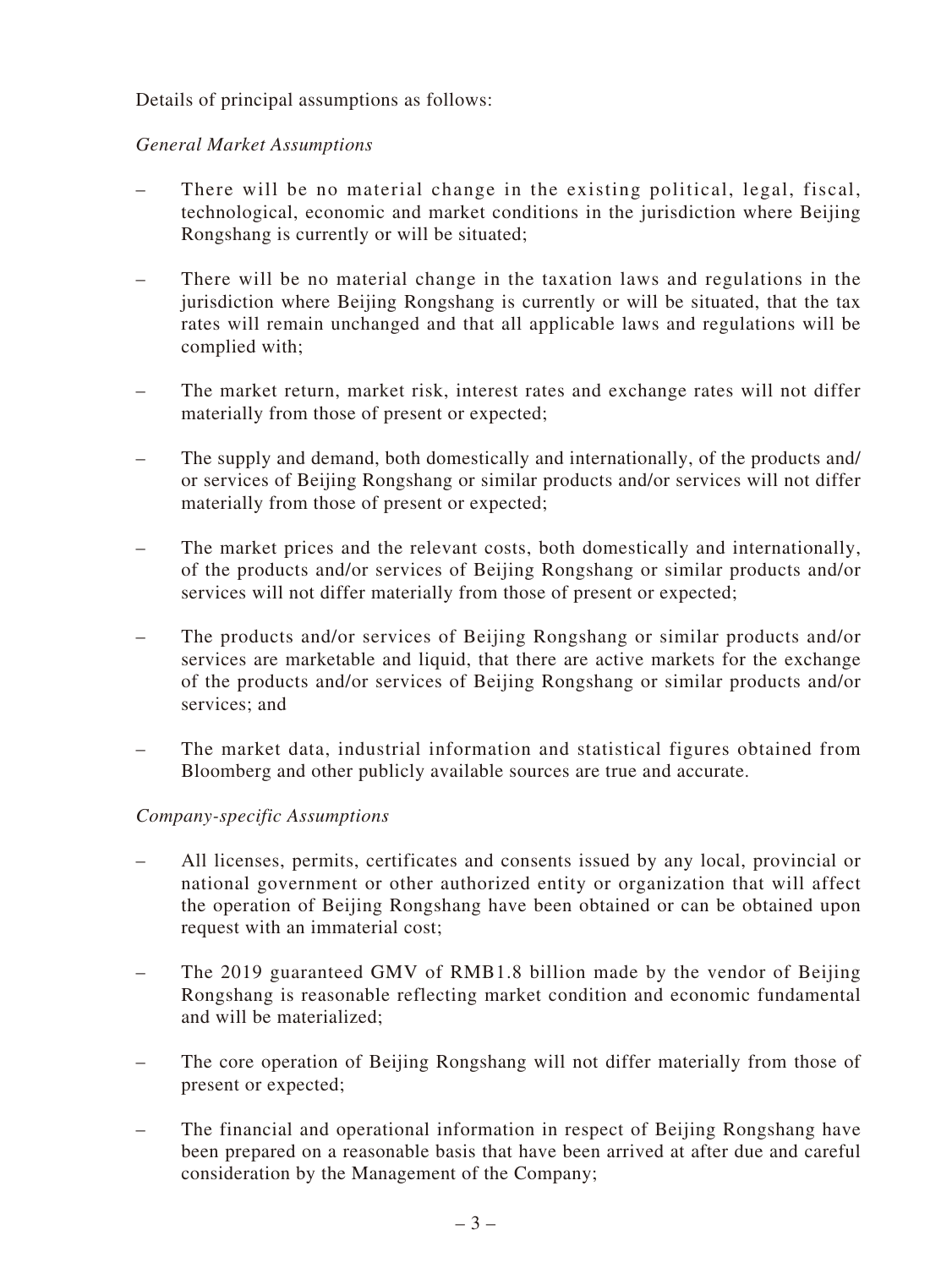- Beijing Rongshang currently has, or will have, adequate human capital and capacity required for the production and/or provision of the products and/or services of Beijing Rongshang, and the required human capital and capacity will be acquired in a timely manner that will not affect the operation of Beijing Rongshang;
- Beijing Rongshang has acquired, or will acquire, adequate financial capital for the investments in projected capital expenditure and working capital from time to time, and any scheduled interest or repayment of loan and payable will be paid on time;
- The management of Beijing Rongshang will implement only those prospective financial and operational strategies that will maximize the efficiency of the operation of Beijing Rongshang;
- The management of Beijing Rongshang has sufficient knowledge and experience in respect of the operation of the Beijing Rongshang Group, and the turnover of any director, management or key person will not affect the operation of the Beijing Rongshang Group;
- The management of Beijing Rongshang has adopted reasonable and appropriate contingency measures against any natural disaster such as fire, flood and hurricane, and the occurrence of any natural disaster will not affect the operation of Beijing Rongshang;
- The management of Beijing Rongshang has adopted reasonable and appropriate contingency measures against any human disruption such as fraud, corruption and strike, and the occurrence of any human disruption will not affect the operation of Beijing Rongshang; and
- There are no undisclosed actual or contingent assets or liabilities, no unusual obligations or substantial commitments, other than in the ordinary course of business and as reflected in the financials, nor any litigation pending or threatened, which would have a material impact on the value of Beijing Rongshang as at the Valuation Date.

In the event actual events do not accord with one or more of the above assumptions, the resulting fair value of Beijing Rongshang may vary substantially from the figure as concluded and set out in the Valuation.